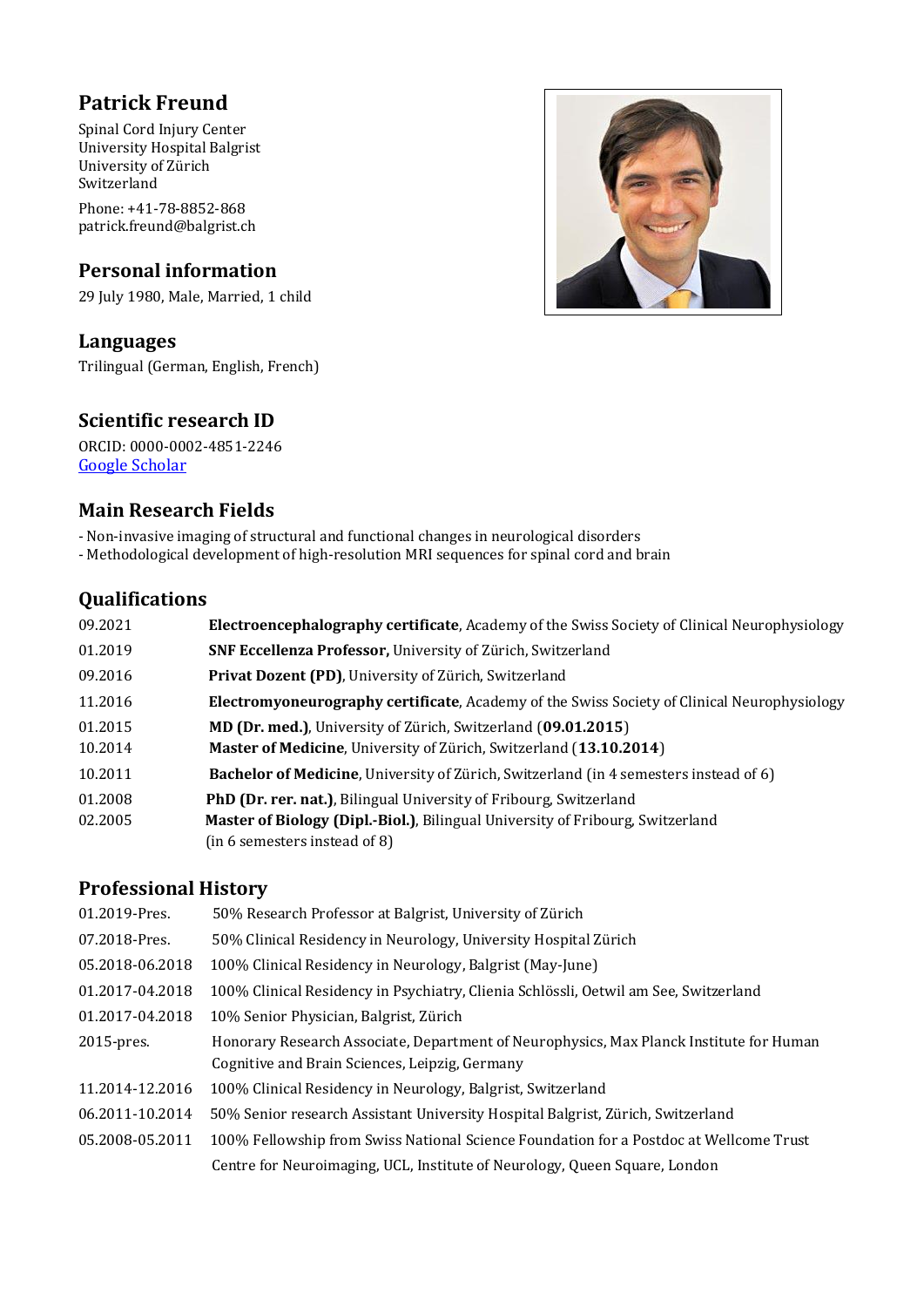## **Professorship applications**

- 2021 Initiation of Ad personam Professorship at University of Zurich
- 2018 Awarded the Heisenberg Professorship jointly at Max Planck Institute for Human Cognitive and Brain Sciences and University of Leipzig, but rejected dual career offer due to stay offer from University of Zurich
- 2018 Awarded for the SNF Eccellenza Professorship at University of Zurich (start 01/19)
- 2017 Shortlisted for Associated professorship in Anatomy in University of Fribourg

## **Academic Supervision**

### **Postdocs**

| Postdoctoral supervision of G. David at SCI Center Balgrist, University Zürich                           |
|----------------------------------------------------------------------------------------------------------|
| Postdoctoral supervision of Dr M. Seif at SCI Center Balgrist, University Zürich                         |
| Co-supervision of Dr Sanne Kikkert at at SCI Center Balgrist and ETH Zurich                              |
| Postdoctoral supervision of D. Pfyffer at SCI Center Balgrist, University Zürich                         |
| Postdoctoral supervision of Dr Johanna Vannesjo at SCI Center Balgrist, University Zürich                |
| 01.2017-11.2019 Postdoctoral supervision of Dr P. Kyathanahall at SCI Center Balgrist, University Zürich |
| 06.2012-09.2012 Co-supervision of Dr S. Mohammadi at the Wellcome Trust Centre for Neuroimaging, UCL, UK |
|                                                                                                          |

### **PhDs**

| 06.2022-Pres. | PhD primary supervision of L. Flynn at SCI Balgrist, University Zürich                              |
|---------------|-----------------------------------------------------------------------------------------------------|
| 03.2022-Pres. | PhD primary supervision of C. Kündig at SCI Balgrist, University Zürich                             |
| 03.2022-Pres. | PhD primary supervision of A. Lebret at SCI Balgrist, University Zürich                             |
| 02.2021-Pres. | PhD primary supervision of S. Schading at SCI Balgrist, University Zürich                           |
| 04.2019-Pres. | PhD primary supervision of T. Emmenegger at SCI Balgrist, University Zürich                         |
|               | 01.2017-02.2022 PhD primary supervision of D. Pfyffer at SCI Center Balgrist, University Zürich     |
|               | 05.2016-06.2020 PhD primary supervision of M. Azzarito at SCI Center Balgrist, University Zürich    |
|               | 07.2015-02.2019 PhD primary supervision of G. David at SCI Center Balgrist, University Zürich       |
|               | 01.2014-10.2018 PhD primary supervision of E. Huber at SCI Center Balgrist, University Zürich       |
|               | 05.2014-09.2017 PhD co-supervision of C. Blaiotta at the Wellcome Trust Centre for Neuroimaging, UK |
|               | 07.2013-09.2016 PhD primary supervision of P. Grabher at SCI Center Balgrist, University Zürich     |
|               | 01.2012-10.2015 PhD co-supervision of C. Jutzeler at SCI Center Balgrist, University Zürich         |
|               | 06.2011-10.2013 PhD co-supervision of J. Haefli at SCI Center, University Zürich                    |

#### **MDs**

11.2017-12.2019 MD primary supervision of K. Vallaton at SCI Center Balgrist, University Zürich 10.2011-10.2012 MD primary supervision of S. Fries at SCI Center Balgrist, University Zürich

#### **MScs**

| 01.2020-09.2021 | MSc primary supervision of S. Hartmann at SCI Balgrist, University Zürich          |
|-----------------|------------------------------------------------------------------------------------|
| 01.2020-08.2021 | MSc primary supervision of C. Achim at SCI Balgrist, University Zürich             |
| 10.2019-05.2021 | MSc primary supervision of R. Seiler at SCI Balgrist, University Zürich            |
| 03.2019-12.2019 | MSc primary supervision of D. Grossmann at SCI Balgrist, University Zürich         |
| 03.2019-09.2019 | MSc primary supervision of S. Jeyaraj at SCI Balgrist, University Zürich           |
| 09.2018-05.2019 | MSc primary supervision of T. Emmenegger at SCI Balgrist, University Zürich        |
| 02.2016-10.2017 | MSc primary supervision of D. Beck at SCI Center Balgrist, University Zürich       |
| 12.2016-11.2017 | MSc primary supervision of G. Bonetti at SCI Center Balgrist, University Zürich    |
| 03.2015-01.2016 | MSc primary supervision of P. Lachapelle at SCI Center Balgrist, University Zürich |
| 07.2014-05.2015 | MSc primary supervision of A. Trachsler at SCI Center Balgrist, University Zürich  |
| 03.2014-05.2015 | MSc primary supervision of T. Kubin at SCI Center Balgrist, University Zürich      |
|                 |                                                                                    |

## **Teaching**

- Neurorehabilitation in patients with spinal cord injury (Lehrveranstaltungsnummer: 894, 896, 1261)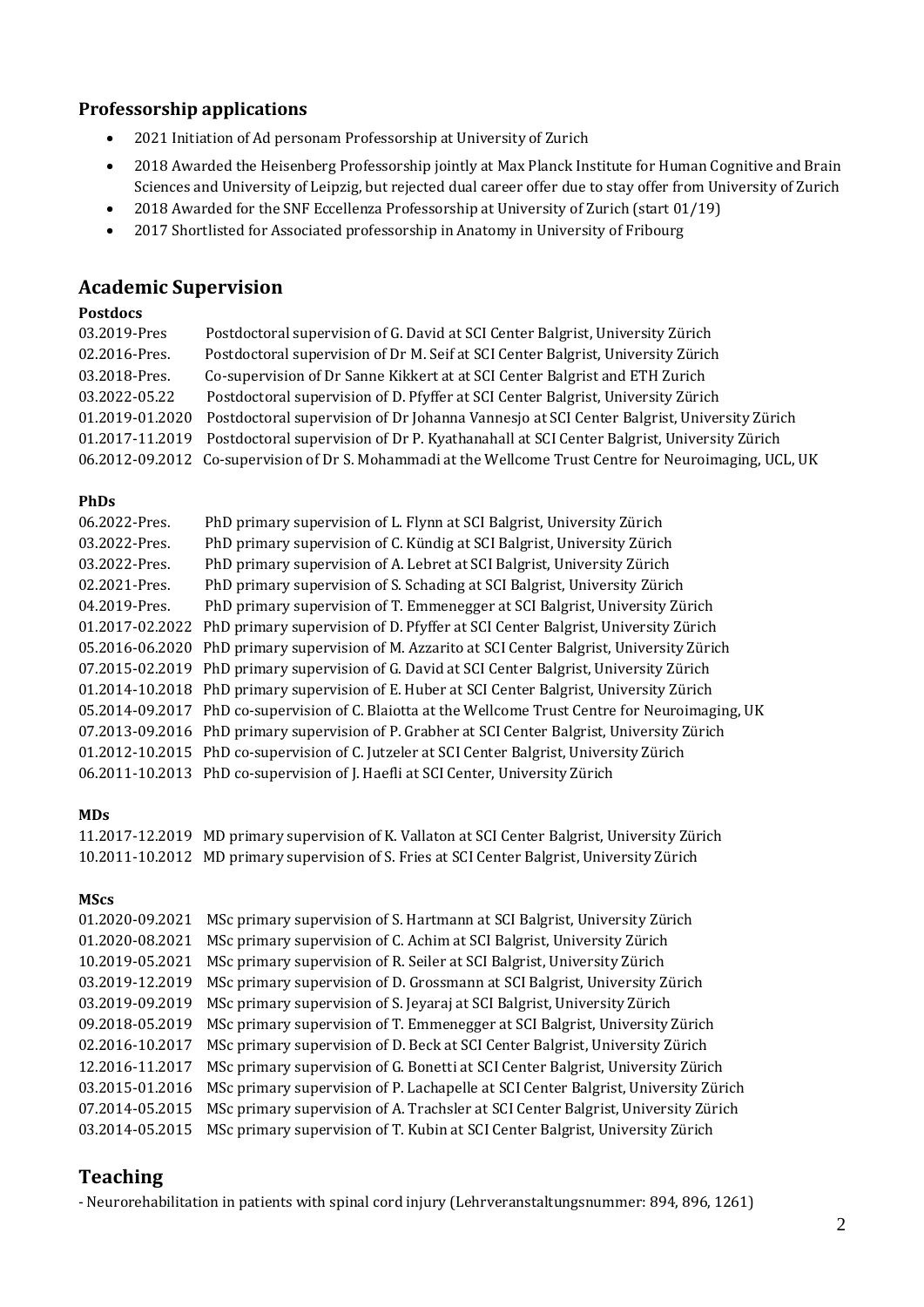- RITZ Neurorehabilitation-Symposium, see [www.neuroreha.uzh.ch](http://www.neuroreha.uzh.ch/)

# **Knowledge Transfer**

2011-Pres. Transfer of new MRI sequences developed at the Wellcome Trust Centre for Neuroimaging to use for multicenter studies on Siemens MRI scanners (Hospital Nacional de Parapléjicos, Toledo, Spain; SRH Klinikum Karlsbad-Langensteinbach GmbH, Akademisches Lehrkrankenhaus der Universität Heidelberg).

## **Organizational and Committee Activities**

- 2015 Chair of the symposium: "INSPIRED Network" at University Zürich
- 2014 Chair of the symposium: "Embodied Neurology" at University Zürich
- 2012 Chair of the symposium "Quantitative MRI of the spinal cord and brain" ISCOS meeting, London, UK
- 2010 Chair of the symposium "Human MRI following spinal cord injury" at University Zürich

## **Awards**

| 2020      | IRP Schellenberg Price, 50'000 CHF                                      |
|-----------|-------------------------------------------------------------------------|
| 2020      | Best review paper in "Spinal Cord", 400 CHF                             |
| 2014      | Best Master Thesis of the Medical Faculty, University of Zürich         |
| 2009-2011 | Fellowship from Swiss National Science Foundation, 126'000 CHF          |
|           | 2008-2009 Fellowship from Swiss National Science Foundation, 49'000 CHF |

# **Editorial**

2014- Pres. Review editor of Frontiers in Neurology and Biology

# **Scientific Outreach**

100 Ways of Thinking: Neuroscientists in conversation, [link](https://100ways.ch/en/147/event_detail/)

# **Reviewing**

- 2010-Pres. Swiss National Science Foundation (CH), ISRT (UK), Wings for life (A), Craig Neilson Foundation (US), Great Ormond Street Hospital Children's Charity Grants Team (UK), Medical Research Council (UK)
- 2006-pres. Reviewing for journals of: Lancet Neurology, Nature Reviews Neurology, Brain, Annals of Neurology, Neurology, elife, JNNP, HBM, Scientific Reports, Neuroimage: Clinical, Magnetic Resonance in Medicine, Neurorehabilitation and Neural Repair, PLoS One, Neuroradiology

# **Professional Memberships**

- 2016-Pres. Electrophysiological Society of Switzerland
- 2014-Pres. Neuroscience Center Zurich, Junior Group leader
- 2014-Pres. Human Brain Mapping
- 2010-Pers. International Society for Magnetic Resonance in Medicine (ISMRM)
- 2006-2008 Federation of European Neuroscience (FENS)
- 2005-2008 Society for Neuroscience (SNF)
- 2005-Pres. Swiss Society for Neuroscience (SSN)

# **Invited Talks**

- 1) Center for Neurorehabilitation, Queen Square (2021)
- 2) Neurorama, USZ, Zurich (2019)
- 3) Brain Talk, UKE, Hamburg, (2018)
- 4) Kremblin Talk, Toronto Western Hospital (2018)
- 5) MS Alliance Meeting, Toronto (2018)
- 6) EMSCI Meeting, Wien (2018)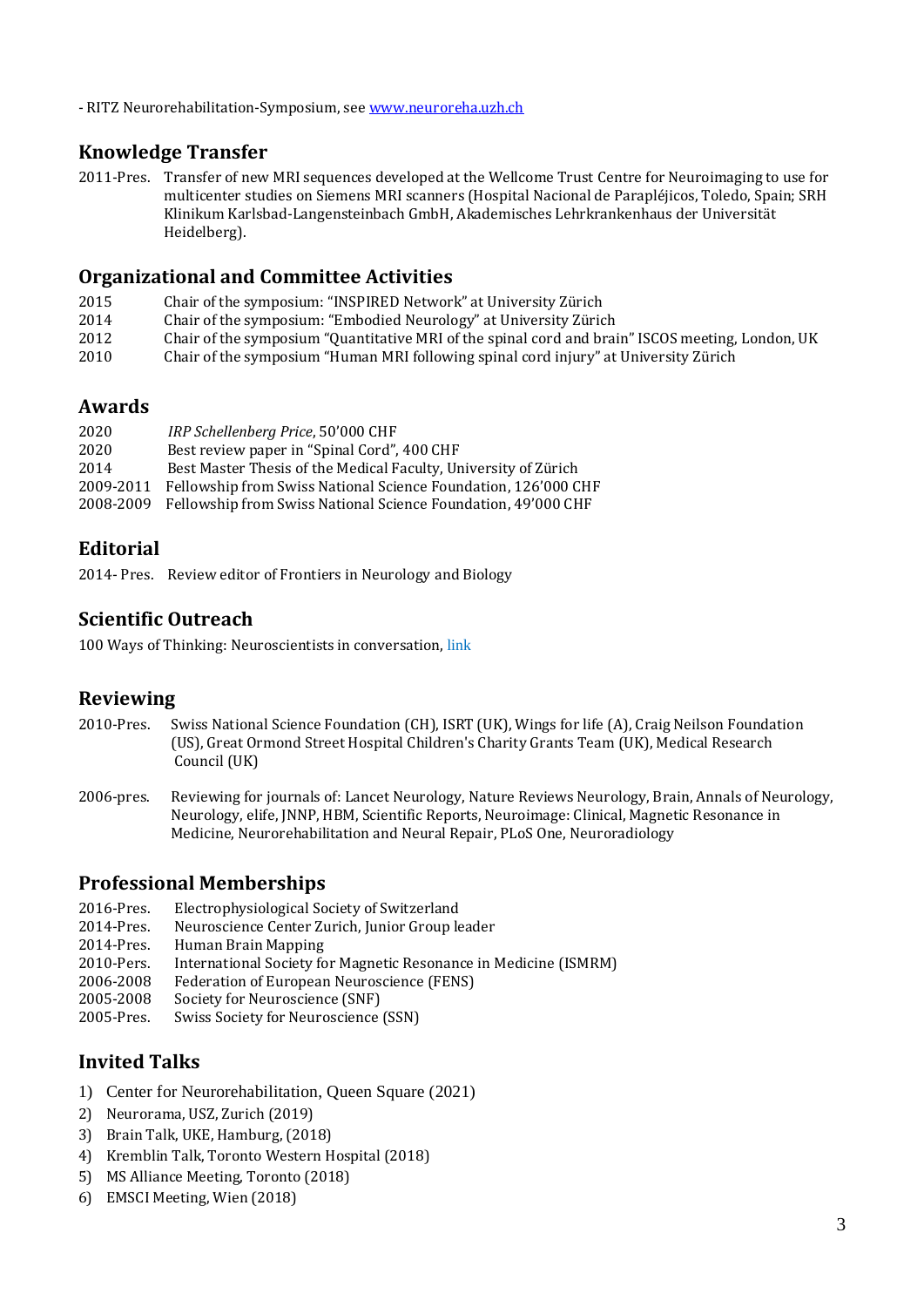- 7) Life Science Impact, Zürich (2018)
- 8) ISMRM 25th Annual Meeting, 2017, Hawaii (2017)
- 9) Max Planck Institute for Human Cognitive and Brain Sciences, Leipzig, Germany (2016)
- 10) Wellcome Trust Centre for Neuroimaging, UCL Institute of Neurology, UK (2015)
- 11) Reeve Foundation's International Research Consortium on Spinal Cord Injury in Zürich (2014)
- 12) International Neurorehabilitatoin Symposium ETH Zurich, Switzerland (2013)
- 13) Annual Scientific Meeting International Spinal Cord Society, London, UK (2012)
- 14) Reeve Foundation's International Research Consortium on Spinal Cord Injury, Cambridge, UK (2011)
- 15) Wings for Life Scientific Meeting, Salzburg, Austria (2011)
- 16) Update on cortical reorganization, Kings College, Cambridge (2009)
- 17) Society for Neuroscience, San Diego, US (2008)
- 18) Breaking News in Neuroscience, FENS, Vienna, Austria (2006)

## **Grants**

### **In total I have acquired as a PI/Co-PI >17M CHF.**

| 05.2022         | UZH Global Strategy and Partnerships Funding Scheme: Cortico-spinal<br>interactions during recovery of hand function following spinal cord injury: from<br>methods development to clinical application                                                                              | 120'00 CHF    |
|-----------------|-------------------------------------------------------------------------------------------------------------------------------------------------------------------------------------------------------------------------------------------------------------------------------------|---------------|
| 01.2022         | <b>SNF R'equip Grant</b> CHF 1'8m: Project partner Optically Pumped Magnetometers<br>(OPMs) for Human Magnetoencephalography                                                                                                                                                        |               |
| 10.2021-09.2025 | SNF Project Grant: Tracking structure and function in the lumbosacral cord after<br>spinal cord injury: a quantitative MRI study                                                                                                                                                    | 590'000 CHF   |
| 10.2021-09.2023 | Swiss Paraplegic Research: Functional magnetic resonance imaging in the<br>lumbosacral cord as an advanced diagnostic tool in spinal cord injury                                                                                                                                    | 200'000 CHF   |
| 09.2021-08.2022 | <b>EMDO Foundation:</b> Tracking the interictal epileptic network by quantitative MRI                                                                                                                                                                                               | 25'000 CHF    |
| 05.2020-04.2022 | International Research on Paraplegia: Tracking metabolic alterations in the<br>cervical and lumbar SC after SCI using magnetic resonance spectroscopy                                                                                                                               | 145'000 CHF   |
| 01.2019-12.2024 | Heisenberg Professorship: Interactions between spinal cord and brain during<br>impaired sensorimotor information flow after spinal cord injury                                                                                                                                      | 500'000 Euros |
| 01.2019-12.2024 | SNF Eccellenza Professorship Fellowship: Interactions between spinal cord<br>and brain during impaired sensorimotor information flow after spinal cord<br>injury                                                                                                                    | 1'500000 CHF  |
| 06.2018-05.2022 | SNF Grant CHF 2.6m: Co-PI and work package leader of Neuroimaging<br>Transcutaneous tibial nerve stimulation in patients with acute spinal cord injury<br>to prevent neurogenic detrusor overactivity: A nationwide randomized, placebo-<br>controlled, double-blind clinical trial |               |
| 07.2018-12.2021 | SNF Project Grant: Interactions of supraspinal and spinal circuits during normal<br>and impaired upper limb movements in humans; Returned as accepted the SNF<br>Eccellenza Grant.                                                                                                  | 449'468 CHF   |
| 09.2017-04.2018 | <b>InVivo Therapeutics:</b> MRI Clinical Endpoint to Assess Spinal Cord Pathology<br>Following Traumatic Spinal Cord Injury (SCI): Method Development and<br>Comparison of INSPIRE Clinical MRIs to Natural Progression MRIs.                                                       | 42'196 CHF    |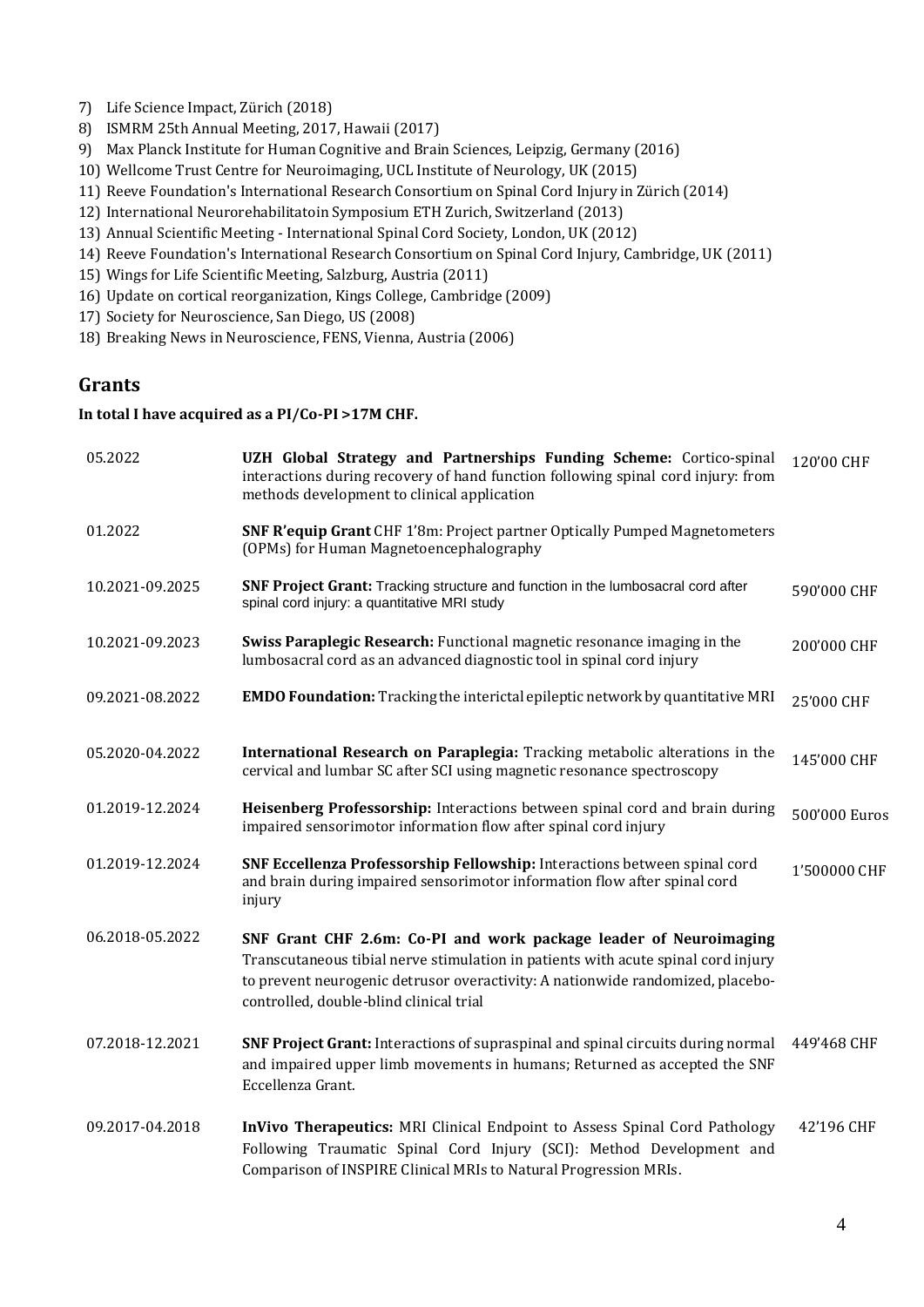- 07.2017-06.2018 **Wings for life:** Tracking progressive neurodegenerative processes after spinal cord injury: 5-year follow-up. 125'000 CHF
- 09.2017-08.2020 **European Union "EraNet" CHF 1.0m**: **Co-PI and work package leader** in 200'000 CHF "Understanding the mechanisms of atrophy associated with spinal cord injury: the application of MRI-based in vivo histology and ex vivo histology" Note, although I wrote and lead this project, for administrative reasons posed by the SNF I could not be the official PI.
- 05.2017-04.2019 **International Research on Paraplegia** (IRP): MRI investigation of traumainduced spinal cord changes: a prospective longitudinal study (continuation). 87'000 CHF
- 09.2016 **McGill/Oxford/ZNZ** Partnership: Investigation of training induced shape and volume changes within the basal ganglia in patients with spinal cord injury. 6'800 CHF
- 01.2016-12.2020 **European Union "NISCI - A multicenter European clinical trial" CHF 6.7m**, **work package leader for Neuroimaging** in "Antibodies against Nogo-A to enhance regeneration and functional recovery after acute spinal cord injury, a multicenter EU clinical proof of concept trial". 850'000 CHF
- 01.2016-12.2018 **CRPP Grant University of Zürich** (**CHF 2.2m**), **work package leader** for Neuroimaging. 171'000 CHF
- 08.2015-07.2016 **Hartmann-Müller Stiftung**: MRI investigation of trauma-induced spinal cord changes: a prospective longitudinal study. 25'000 CHF
- 05.2015-04.2017 **International Research on Paraplegia** (IRP): MRI investigation of traumainduced spinal cord changes: a prospective longitudinal study. 110'000 CHF
- 07.2014-06.2017 **Wings for Life**: Tracking structural MRI changes in the spinal cord and brain as surrogate markers for interventions in SCI rehabilitation. 301'200 CHF
- 07.2013-06.2014 **UCL-ZNZ** seed grant: An SPM-based framework for tracking structural and functional changes in neuroimaging data simultaneously within the spinal cord and brain. 14'800 CHF
- 03.2012-02.2014 **SRH Holding**: Relationship between changes in spinal cord morphometry and cortical reorganization to disability following spinal cord injury: a multi-center study. 100'000 CHF
- 05.2008-05.2011 **Swiss Paraplegic Research**: Imaging the spinal cord after injury and its effects 133'000 CHFon brain activation.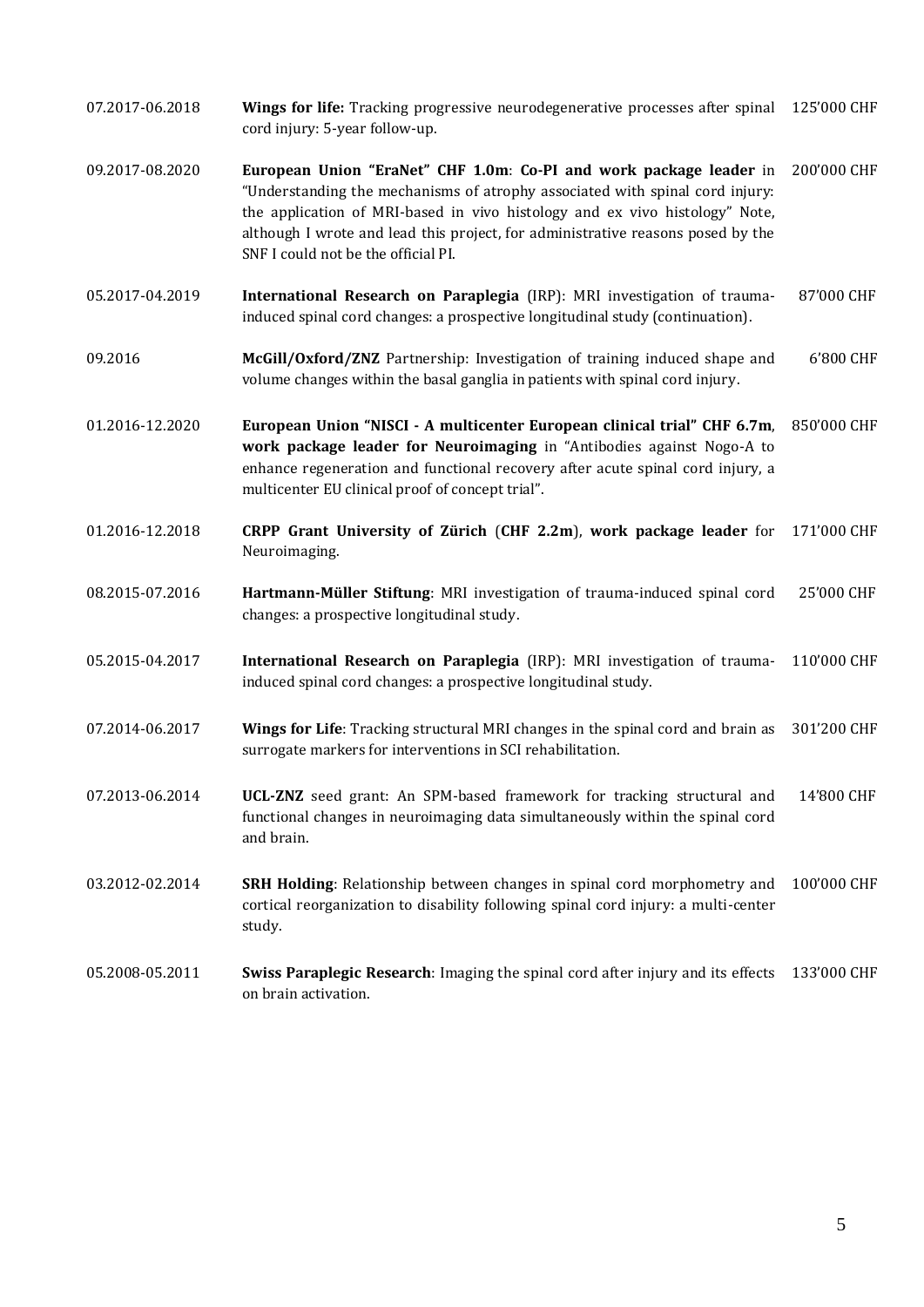# **Publications**

## **Impact of Publications**

| Google Scholar (06.2022) |      |  |  |
|--------------------------|------|--|--|
| Sum of the Times Cited   | 3355 |  |  |
| h-index                  | 30   |  |  |
| ih-index                 | 51   |  |  |

**From a total of 80 publications, I am first or last author of 47 papers, including Lancet Neurology, Nature Reviews Neurology, Brain, Annals of Neurology, JNNP and Neurology. My current h-index is 30 (Google Scholar, 06.2022).**

## **Peer Reviewed Publications**

### **2022**

- 1) Sartoretti T, Ganley R, Ni R, **Freund P**, Zeilhofer H, Klohs J; Structural MRI Reveals Cervical Spinal Cord Atrophy in the P301L Mouse Model of Tauopathy: Gender and Transgene-Dosing Effects, 2022/5/2. **Front. Aging Neurosci**, 2022, *Impact Factor 4.5,* [pdf](https://www.frontiersin.org/articles/10.3389/fnagi.2022.825996/full)
- 2) **Freund P**, Papinutto N, Bischof A, Azzarito M, Kirkish G, Ashburner J, Thompson A, Hauser S, Henry R Simultaneous assessment of regional distributions of atrophy across the neuraxis in MS patients, **NeuroImage: Clinical** 01.2022, 34, 102985, *Impact Factor 4.88,* [pdf](https://www.sciencedirect.com/science/article/pii/S221315822200050X)
- 3) David G, Vallotton K, Hupp M, Curt A, **Freund P**, Seif M. Extent of Cord Pathology in the Lumbosacral Enlargement in Non-Traumatic versus Traumatic Spinal Cord Injury. **J Neurotrauma**. 2022 Feb 8. doi: 10.1089/neu.2021.0389. Epub ahead of print. PMID: 35018824. *Impact Factor 5.6,* [pdf](https://www.liebertpub.com/doi/abs/10.1089/neu.2021.0389)
- 4) Davies BM, Mowforth O, Gharooni AA, Tetreault L, Nouri A, Dhillon RS, Bednarik J, Martin AR, Young A, Takahashi H, Boerger TF, Newcombe VF, Zipser CM, **Freund P**, Koljonen PA, Rodrigues-Pinto R, Rahimi-Movaghar V, Wilson JR, Kurpad SN, Fehlings MG, Kwon BK, Harrop JS, Guest JD, Curt A, Kotter MRN. A New Framework for Investigating the Biological Basis of Degenerative Cervical Myelopathy [AO Spine RECODE-DCM Research Priority Number 5]: Mechanical Stress, Vulnerability and Time. **Global Spine J.** 2022 Feb;12(1\_suppl):78S-96S. doi: 10.1177/21925682211057546. PMID: 35174728; PMCID: PMC8859710. *Impact Factor 2.9,* [pdf](https://journals.sagepub.com/doi/full/10.1177/21925682211057546)
- 5) Martin AR, Tetreault L, Nouri A, Curt A, **Freund P**, Rahimi-Movaghar V, Wilson JR, Fehlings MG, Kwon BK, Harrop JS, Davies BM, Kotter MRN, Guest JD, Aarabi B, Kurpad SN. Imaging and Electrophysiology for Degenerative Cervical Myelopathy [AO Spine RECODE-DCM Research Priority Number 9]. **Global Spine J**. 2022 Feb;12(1\_suppl):130S-146S. doi: 10.1177/21925682211057484. Epub 2021 Nov 19. PMID: 34797993; PMCID: PMC8859711. *Impact Factor 2.9,* [pdf](https://journals.sagepub.com/doi/full/10.1177/21925682211057484)

- 6) D. Pfyffer and **P. Freund**, Spinal cord pathology revealed by MRI in traumatic spinal cord injury, **Current Opinion in Neurology**, Volume 34, Number 6, December 2021, pp. 789-795(7), **Impact Factor 5.71[, pdf](https://journals.lww.com/co-neurology/Abstract/2021/12000/Spinal_cord_pathology_revealed_by_MRI_in_traumatic.4.aspx)**
- 7) S. Kikkert, D. Pfyffer, M. Verling, **P. Freund**, N.Wenderoth, Finger somatotopy is preserved after tetraplegia but deteriorates over time, **Elife**, 2021;10:e67713, **Impact Factor 8.14,** [pdf](https://elifesciences.org/articles/67713)
- 8) S. Schading, H. Pohl, A. Gantenbein, R. Luechinger, P. Sandor, F. Riederer, **P. Freund**, L. Michels; Tracking tDCS induced grey matter changes in episodic migraine: a randomized controlled trial, **The Journal of Headache and Pain**, 22, 139 (2021), **Impact Factor 7.27,** [pdf](https://www.ncbi.nlm.nih.gov/pmc/articles/PMC8605508/)
- 9) G. David, D. Pfyffer, K. Vallotton, N. Pfender, A. Thompson, N. Weiskopf, S. Mohammadi, A. Curt, **P. Freund**; Longitudinal changes of spinal cord grey and white matter following spinal cord injury, **Journal of Neurology, Neurosurgery and Psychiatry**, 2021;92:1222-1230, **Impact Factor 10.15,** [pdf](https://jnnp.bmj.com/content/early/2021/08/11/jnnp-2021-326337)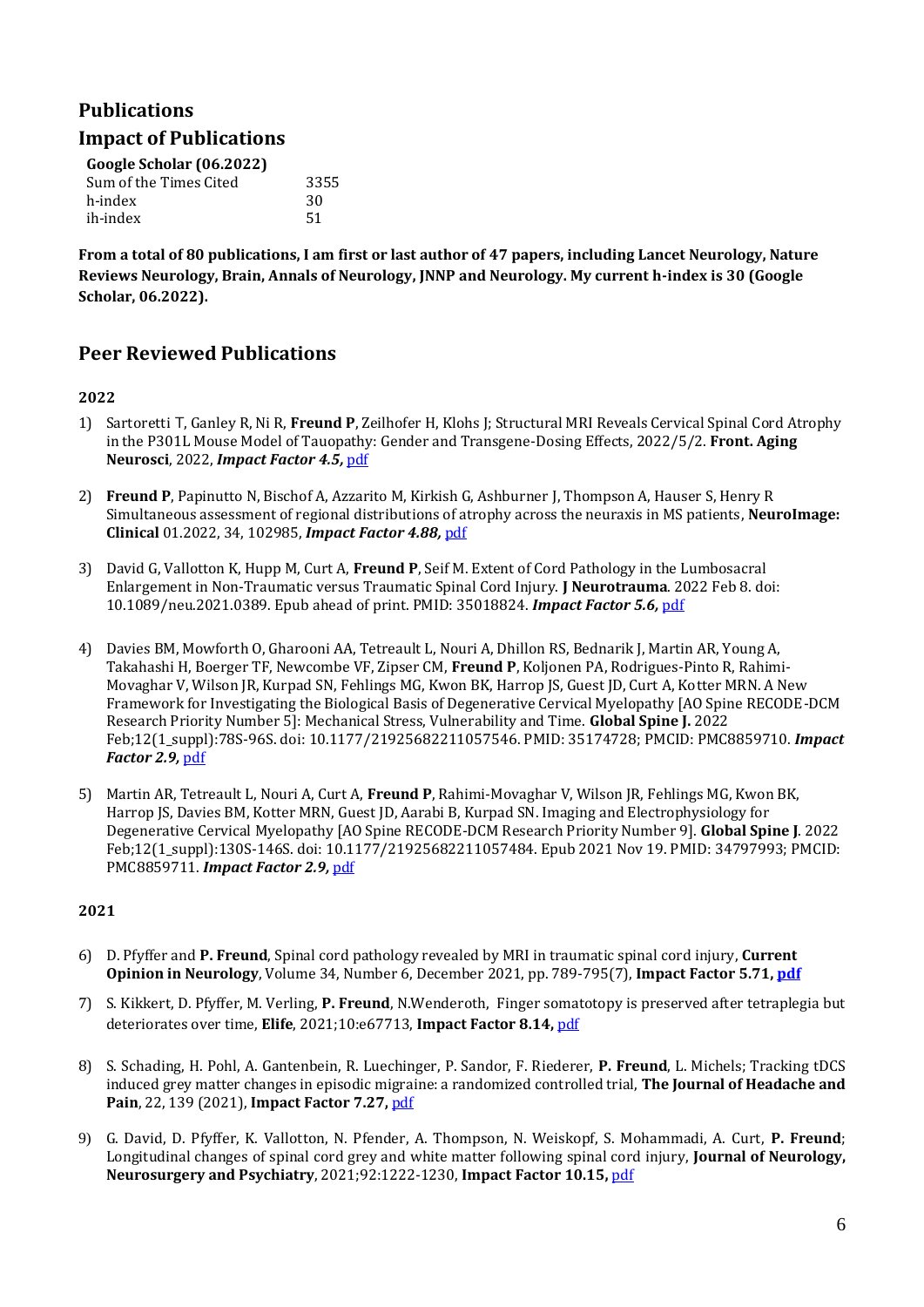- 10) D. Pfyffer, K. Vallotton, A. Curt, **P. Freund**; Tissue bridges predict neuropathic pain emergence after spinal cord injury, **Journal of Neurology, Neurosurgery and Psychiatry**, 91 (10), 1111-1117, **Impact Factor 10.15***;* [pdf](https://jnnp.bmj.com/content/early/2020/08/10/jnnp-2020-323150.abstract)
- 11) S. Kyathanahally, M. Azzarito, J. Rosner, V. Calhoun, C. Blaiotta, J. Ashburner, N. Weiskopf, K. Wiech, K. Friston, G. Ziegler, **P. Freund;** Microstructural plasticity in nociceptive pathways after spinal cord injury, **Journal of Neurology, Neurosurgery & Psychiatry**, 26 May 2021. doi: 10.1136/jnnp-2020-325580, **Impact Factor 10.15***; [pdf](https://jnnp.bmj.com/content/early/2021/05/25/jnnp-2020-325580)*
- 12) P. Scheuren, G. David, J. Kramer, C. Jutzeler, M. Hupp, **P. Freund**, A. Curt, M. Hubli, J. Rosner; Tract-Specific Analysis of Somatosensory Pathways Identifies Eloquent Lesions in Cervical Myelopathy; **Neurology**, Oct 2021, 97 (15) e1512-e1522; *Impact Factor 8.7, Cover image[, pdf](https://pubmed.ncbi.nlm.nih.gov/34380751/)*
- 13) Cohen-Adad, J., Alonso-Ortiz, E., Abramovic, M., …, **P. Freund** et al., Generic acquisition protocol for quantitative MRI of the spinal cord. **Nature Protocols (2021**)[. https://doi.org/10.1038/s41596-021-00588-0;](https://doi.org/10.1038/s41596-021-00588-0) **Impact Factor 13.5,** [pdf](https://www.nature.com/articles/s41596-021-00588-0)
- 14) J. Cohen-Adad, E.Alonso-Ortiz,…, **P. Freund** et al.,; Open-access quantitative MRI data of the spinal cord and reproducibility across participants, sites and manufacturers, **Scientific Data**, Vol 8, Article number: 219,2021, *Impact Factor* **5.5,** [pdf](https://www.nature.com/articles/s41597-021-00941-8)
- 15) K. Vallotton, G. David, M. Hupp, N. Pfender, J. Cohen-Adad, M. Fehlings, C. Wheeler-Kingshott, A. Curt, **P. Freund**, M. Seif; Tracking white and grey matter degeneration along the spinal cord axis in degenerative cervical myelopathy; **J Neurotrauma**, 2021 Jul 9. doi: 10.1089/neu.2021.0148. *Impact Factor 5.6; [pdf](https://pubmed.ncbi.nlm.nih.gov/34238034/)*
- 16) S. Schading, T. Emmenegger, **P. Freund**; Improving diagnostic workup following traumatic spinal cord injury: advances in biomarkers, **Current Neurology and Neuroscience Reports**, 16 Jul 2021, 21(9):49, *Impact Factor 3.78; [pdf](https://europepmc.org/article/med/34268621)*
- 17) T. Emmenegger, G. David, A. Behnam, F. J Fritz, E. Balteau, G. Helms, I. Ellerbrock, **P.Freund**, S. Mohammadi; The influence of radio-frequency transmit field inhomogeneities on the accuracy of g-ratio weighted imaging, **Frontiers in Neuroscience**, 15 (2021): 770; *Impact Factor 3.57; [pdf](https://www.frontiersin.org/articles/10.3389/fnins.2021.674719/abstract)*
- 18) M. Azzarito, S. Kyathanahally, Y. Balbastre, M. Seif, C. Blaiotta, M. Callaghan, J. Ashburner, **P. Freund**; Simultaneous analysis of brain and spinal cord multi-parametric maps within the SPM framework**, Human Brain Mapping**, doi.org/10.1002/hbm.25218, *Impact Factor 4.55;* [pdf](https://onlinelibrary.wiley.com/doi/full/10.1002/hbm.25218)
- 19) M. Hupp, N. Pfender, K. Vallotton, J. Rosner, S. Friedl, CM Zipser, R. Sutter, M. Klarhöfer, J.M. Spirig, M. Betz, M. Schubert, **P. Freund**, M. Farshad, A. Curt; The Restless Spinal Cord in Degenerative Cervical Myelopathy, **American Journal of Neuroradiology** 42 (3), 597-609, **Impact Factor 3.65**[; pdf](http://www.ajnr.org/content/42/3/597/tab-figures-data)
- 20) M. Walter, L. Leitner, C. Betschart, D. Engeler, **P. Freund,** T. Kessler, S. Kollias, M. Liechti, D. Scheiner, L. Michels, U. Mehnert;Considering non‐bladder aetiologies of overactive bladder: a functional neuroimaging study, **BJU International**, https://doi.org/10.1111/bju.15354, *Impact Factor 4.8* [pdf](https://bjui-journals.onlinelibrary.wiley.com/action/doSearch?ContribAuthorStored=Leitner%2C+Lorenz)
- 21) D. Pfyffer, K. Vallotton, A. Curt, **P. Freund;** Predictive Value of Midsagittal Tissue Bridges on Functional Recovery After Spinal Cord Injury, **Neurorehabilitation and Neural Repair**, Vol 35, Issue 1, 2021, *Impact Factor 4.3,* [pdf](https://journals.sagepub.com/doi/full/10.1177/1545968320971787)
- 22) A. Martin, L. Tetreault, B. Davies, A. Curt, P. Freund, …, Shekar N Kurpad, Imaging and Electrophysiology for Degenerative Cervical Myelopathy [AO Spine RECODE DCM Research Priority Number 9] **Global Spine Journa**l, November 2021, **Impact factor 2.91,** [pdf](https://pubmed.ncbi.nlm.nih.gov/34797993/)

- 23) N. Aldusary, GL Traber, **P. Freund**, F. Fierz, K. Weber, A. Baeshen, J. Alghamdi, B. Saliju, S. Pazahr, R. Mazloum, F. Alshehri, K. Landau, S. Kollias, L. Michels; Abnormal connectivity and brain structure in patients with visual snow; **Frontiers in Human Neuroscience** 14, 476, *Impact Factor 3.29, [pdf](https://www.frontiersin.org/articles/10.3389/fnhum.2020.582031/full#:~:text=Abnormal%20Connectivity%20and%20Brain%20Structure%20in%20Patients%20With%20Visual%20Snow,-Njoud%20Aldusary1&text=Objective%3A%20Visual%20snow%20(VS),resulting%20in%20altered%20neuronal%20excitability.)*
- 24) T. Fischer, C. Stern, M. Schubert, **P. Freund P**, R. Sutter; Wallerian degeneration in cervical spinal cord tracts is commonly seen in routine MRI after traumatic spinal cord injury and is associated with impairment; **European Radiology**; 1-10, *Impact Factor 4.01;* [pdf](https://link.springer.com/article/10.1007/s00330-020-07388-2)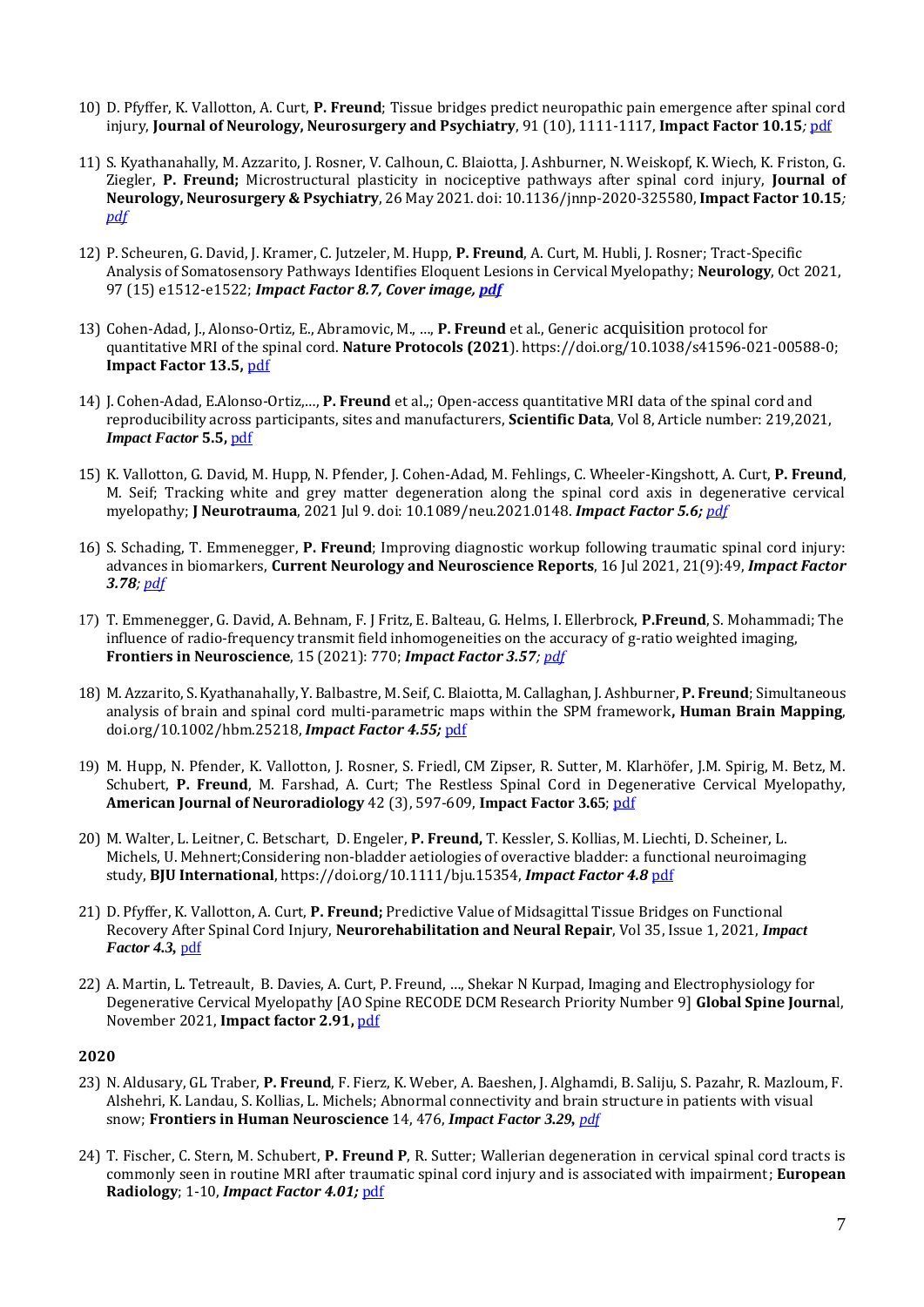- 25) D. Pfyffer, P. Wyss, E. Huber, A. Curt, A. Henning, **P. Freund;** Metabolites of neuroinflammation relate to neuropathic pain after spinal cord injury, **Neurology**, June 26, 2020; *Impact Factor 8.7;* [pdf](https://n.neurology.org/content/early/2020/06/26/WNL.0000000000010003.abstract) *Cover Image*
- 26) E. Huber, R. Patel, M. Hupp N. Weiskopf, M. Chakravarty, **P. Freund**; Extrapyramidal plasticity predicts recovery after spinal cord injury, **Scientific Reports,** 10, 14102 (2020)**;** *Impact Factor 3.99;* ahead of print
- 27) T. Leutritz, M. Seif, G. Helms, R. Samson, A. Curt, **P. Freund**, N. Weiskopf; Multiparameter mapping of relaxation (R1, R2\*), proton density and magnetization transfer saturation at 3 T: A multicenter dual‐vendor reproducibility and repeatability study; **Human Brain Mapping**, 08 July 2020; *Impact Factor 4.55;* [pdf](https://onlinelibrary.wiley.com/doi/full/10.1002/hbm.25122)
- 28) M. Azzarito, M. Seif, S Kyathanahally, A. Curt, **P. Freund;** Tracking the neurodegenerative gradient after spinal cord injury; **NeuroImage: Clinical**, 102221; *Impact Factor 4.88;* [pdf](https://www.sciencedirect.com/science/article/pii/S2213158220300589)
- 29) A. Curt, J. Hsieh, M. Schubert, M.Hupp, S. Friedl, **P. Freund**, E. Huber, D. Pfyffer, R.Sutter, C. Jutzeler, R. P Wüthrich, K. Min, S. Casha, M. G Fehlings, R. Guzman; The Damaged Spinal Cord Is a Suitable Target for Stem Cell Transplantation; **Neurorehabilitation and Neural Repair**, Pages 1545968320935815; *Impact Factor 4.71;* [pdf](https://journals.sagepub.com/doi/abs/10.1177/1545968320935815)
- 30) V. Birkhäuser, M. D Liechti, C. E Anderson, L. M Bachmann, S. Baumann, M. Baumberger, L. Birder, S. M Botter, S. Büeler, C. D Cruz, G. David, **P. Freund**, S. Friedl, O. Gross, M. Hund-Georgiadis, K. Husmann, X. Jordan, M. Koschorke, L. Leitner, E. Luca, U. Mehnert, S. Möhr, F. Mohammadzada, K. Monastyrskaya, N. Pfender, D. Pohl, H. Sadri, A.M Sartori, M. Schubert, K.Sprengel, St. A Stalder, J. Stoyanov, C. Stress, A. Tatu, C. Tawadros, S. van der Lely, J. Wöllner, V. Zubler, A. Curt, J. Pannek, M. Brinkhof, T. Kessler; TASCI—transcutaneous tibial nerve stimulation in patients with acute spinal cord injury to prevent neurogenic detrusor overactivity: protocol for a nationwide, randomized sham-controlled, double-blind clinical trial; **BMJ Open,** 10 Issue, 8, Pages e039164; *Impact Factor 2.49;* [pdf](https://bmjopen.bmj.com/content/10/8/e039164.abstract)

- 31) **P. Freund**, M. Seif, N. Weiskopf, K. Friston, M. G. Fehlings, A. Thompson, and A. Curt; MRI in traumatic spinal cord injury: progress from a clinical assessment tool to a neuroimaging biomarker, **The Lancet Neurology**, InPress; *Impact Factor 27.2;* [pdf](https://www.sciencedirect.com/science/article/abs/pii/S1474442219301383)
- 32) G. David, S. Mohammadi, A. Martin, J. Cohen-Adad, N. Weiskopf, A. Thompson, **P. Freund**; Spinal cord pathology in traumatic and non-traumatic spinal cord injury; **Nature Reviews Neurology**, 1-14; *Impact Factor 20.2;* [pdf](https://www.nature.com/articles/s41582-019-0270-5)
- *33)* D. Pfyffer, E. Huber, R. Sutter, A. Curt, **P. Freund** Tissue bridges predict recovery after traumatic and ischemic thoracic spinal cord injury, **Neurology** 93 (16), e1550-e1560; *Impact Factor 8.7, Cover Image*
- 34) K. Vallotton K, E. Huber, R. Sutter, A. Curt, M. Hupp, and **P. Freund**; Sensorimotor recovery is predicted by width and location of preserved tissue bridges after cervical injury, **Neurology**, June 11, 2019; 92 (24); *Impact Factor 8.7;* [pdf](https://n.neurology.org/content/92/24/e2793.abstract)
- 35) G. David, M. Seif, E. Huber, M. Hupp, J. Rosner, V. Dietz, N. Weiskopf, S. Mohammadi, and **P. Freund**; In-vivo evidence of remote neural degeneration in the lumbar enlargement after cervical injury, **Neurology,** 2019 Feb 15. pii: 10.1212/WNL.0000000000007137. *Impact Factor 8.7;* [pdf](https://www.ncbi.nlm.nih.gov/pubmed/30770423)
- 36) P. Wyss, E. Huber, A. Curt, S. Kollias, **P. Freund** and A. Henning; Magnetic resonance spectroscopy of the cervical spinal cord in chronic spinal cord injury, **Radiology**, 2019 Jan 29:181037. *Impact Factor 7.47;* [pdf](https://pubs.rsna.org/doi/10.1148/radiol.2018181037)
- 37) M. Walter, L. Leitner. L. Michels, M Liechti, **P. Freund**, T Kessler, S Kollias, U Mehnert; Reliability of suprspinal correlates to lower urinary tract stimulation in healthy participants – an fMRI study, **Neuroimage**, 2019 Feb 15;191:481-492. *Impact Factor 5.43;* [pdf](https://www.ncbi.nlm.nih.gov/pubmed/30776530)
- 38) M. Seif, G.David, E. Huber, K. Vallotton, A. Curt, and **P. Freund;** Cervical cord neurodegeneration in traumatic and non-traumatic spinal cord injury, **J Neurotrauma**, 2020 Mar 15;37(6):860-867. *Impact Factor 5.6;*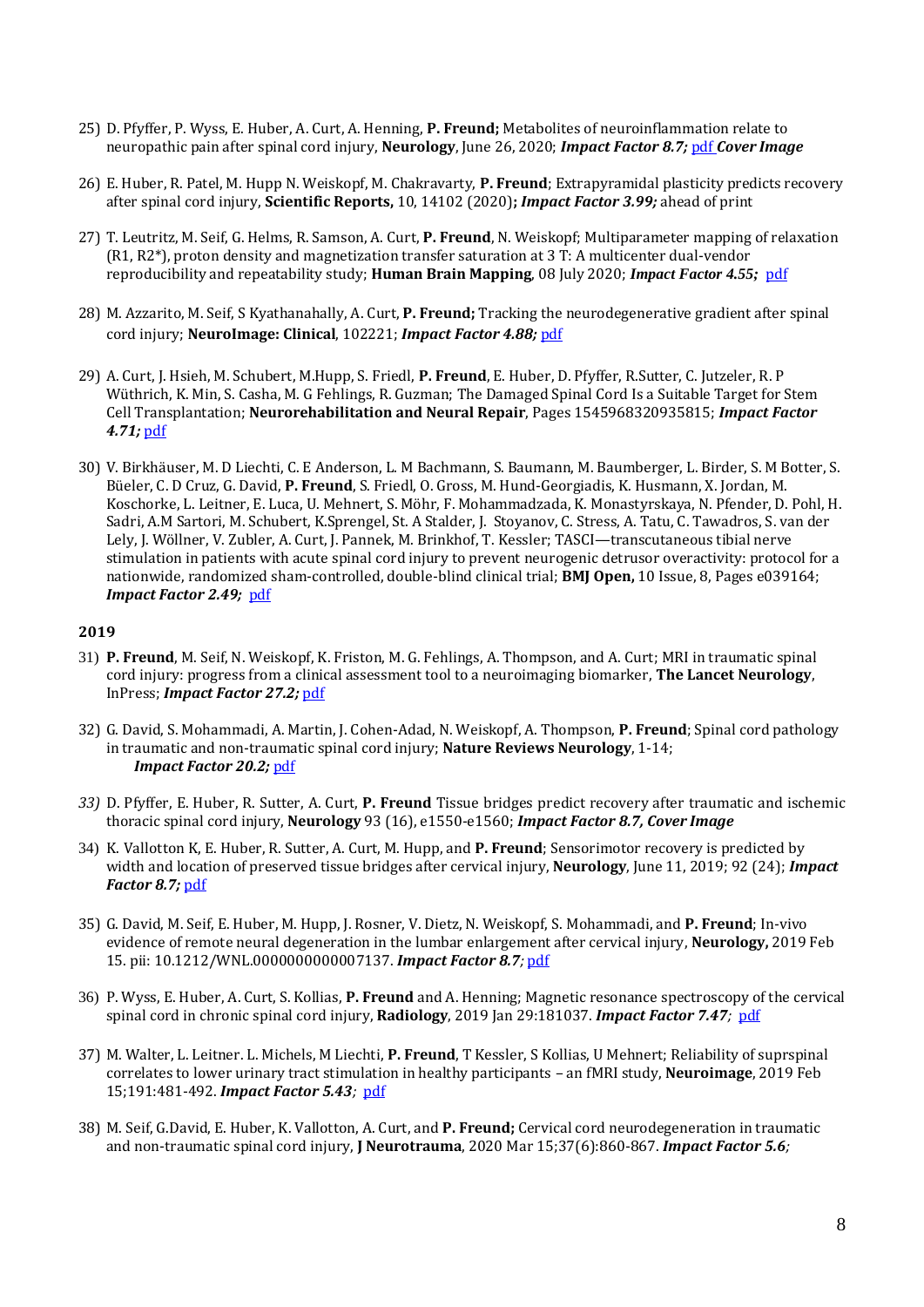- 39) M. Hupp, K. Vallotton, C. Brockmann, S. Huwyler, J. Rosner, R. Sutter, M. Klarhoefer, **P. Freund,** M. Farshad, A. Curt; Segmental differences of cervical spinal cord motion: from confounders to diagnostic tools, **Scientific Report** 9, Article number: 7415 (2019); *Impact Factor 4.1;* [pdf](https://www.nature.com/articles/s41598-019-43908-x)
- 40) M. Seif, C. Gandini Wheeler-Kingshott, J.Cohen-Adad, A.Flanders, **P. Freund;** Guidelines for the conduct of clinical trials in spinal cord injury: Neuroimaging biomarkers; **Spinal Cord**, PP1, 10.1038/s41393-019-0309-x; *Impact Factor 1.96*; [pdf](https://www.nature.com/articles/s41393-019-0309-x)

- 41) E. Huber, G. David, N. Weiskopf, S. Mohammadi, and **P. Freund**; Dorsal and ventral horn atrophy is associated with clinical outcome after spinal cord injury, **Neurology**, 2018 Apr 24;90(17):e1510-e1522. *Impact Factor 8.7*; [pdf](https://www.ncbi.nlm.nih.gov/pubmed/29592888)
- 42) G. Ziegler, P. Grabher, D. Altmann, M. Hupp, J. Ashburner, K. Friston, N. Weiskopf, A. Thompson, A. Curt, and **P. Freund**; Progressive neurodegeneration following spinal cord injury: Implications for clinical trials; **Neurology,** 2018 Apr 3;90(14):e1257-e1266. *Impact Factor 8.7*; [pdf,](https://www.ncbi.nlm.nih.gov/pubmed/29514946) *Cover Image*
- 43) C. Blaiotta, **P. Freund**, MJ. Cardoso, J. Ashburner; Generative diffeomorphic modelling of large MRI data sets for probabilistic template construction. **Neuroimage.** 2018 Feb 1;166:117-134. *Impact Factor 5.43;* [pdf](https://www.ncbi.nlm.nih.gov/pubmed/29100938)
- 44) M. Seif, G. Ziegler, and **P. Freund**; Progressive ventricles enlargement and CSF volume increases as a marker of neurodegeneration in SCI patients: A longitudinal MRI study**, Journal of Neurotrauma**. 2018 Jul 11. doi: 10.1089/neu.2017.5522. *Impact Factor 5.6***;** [pdf](https://www.ncbi.nlm.nih.gov/pubmed/29993326)
- 45) M. Seif, A. Curt, A. Thompson, P. Grabher, N. Weiskopf, **P. Freund**[; Quantitative MRI of rostral spinal cord and](https://www.ncbi.nlm.nih.gov/pubmed/30175042)  [brain regions is predictive of functional recovery in acute spinal cord injury.](https://www.ncbi.nlm.nih.gov/pubmed/30175042) **Neuroimage Clinical.** 2018 Aug 19;20:556-563. *Impact Factor 4.88;* [pdf](https://www.ncbi.nlm.nih.gov/pubmed/30175042)
- 46) K. Wolf, M. Hupp, S. Friedl, R. Sutter, M. Klarhöfer, P. Grabher, **P. Freund**, and A. Curt; In cervical spondylotic myelopathy spinal *cord* motion is focally increased at the level of stenosis: a controlled cross-sectional study. **Spinal Cord**. 2018 Mar 1. *Impact Factor 1.96*; [pdf](https://www.ncbi.nlm.nih.gov/pubmed/29497178)

#### **2017**

- 47) E. Huber, R. Suter, P. Lachappelle, A. Curt, and **P. Freund**; Are midsagittal tissue bridges predictive of outcome after cervical spinal cord injury?; **Annals of Neurology**, 2017 May;81(5):740-748. *Impact Factor 10.24*; [pdf](https://www.ncbi.nlm.nih.gov/pubmed/28393423)
- 48) G. David, **P. Freund**, and S. Mohammadi; The efficiency of retrospective artifact correction methods in improving the statistical power of between-group differences in spinal cord DTI. **Neuroimage,** 2017 Sep;158:296-307. *Impact Factor 5.43;* [pdf](https://www.ncbi.nlm.nih.gov/pubmed/28669912)
- 49) P. Grabher, S. Mohammadi, G. David, and **P. Freund**; Neurodegeneration in the Spinal Ventral Horn Prior to Motor Impairment in Cervical Spondylotic Myelopathy. **Journal of Neurotrauma** Aug 1;34(15):2329-2334. *Impact Factor 5.6;* [pdf](https://www.ncbi.nlm.nih.gov/pubmed/28462691)
- 50) P. Grabher, C. Blaiotta, J. Ashburner, and **P. Freund**; Relationship between brainstem neurodegeneration and clinical impairment in traumatic spinal cord injury; **Neuroimage Clinical** 2017 Jun 1;15:494-501. *Impact Factor 4.88;* [pdf](https://www.ncbi.nlm.nih.gov/pubmed/28649492)
- 51) G. Prados, J. Cohen-Adad, J. Ashburner, C. Blaiotta, T. Brosch, J. Carballido-Gamiop, M. Cardoso, Esha Dattap, G. D´avid, B. De Leener, S. Dupont, **P. Freund**, C. Wheeler-Kingshott, F. Grussu, R. Henry, B. Landman, E. Ljungberg, B. Lyttle, S. Ourselin, N. Papinutto, S. Saporito, R. Schlaeger, S. Smith, P. Summers, R. Tami, M. Yiannakas, and A. Zhu; Spinal cord grey matter segmentation challenge.; **Neuroimage,** 2017 May 15;152:312-329**.** *Impact Factor 5.43;* [pdf](https://www.ncbi.nlm.nih.gov/pubmed/28286318)

### **2016**

52) **P. Freund**, K. Friston, A. Thompson, K. Stephan, J. Ashburner, D. Bach, Z. Nagy, G. Helms, B. Draganski, M. Schwab, A. Curt, and N. Weiskopf; Embodied Neurology: an integrative framework for neurological disorders. **Brain**, 2016 Jun;139(Pt 6):1855-61. *Impact Factor 11.81;* [pdf](https://www.ncbi.nlm.nih.gov/pubmed/27105896)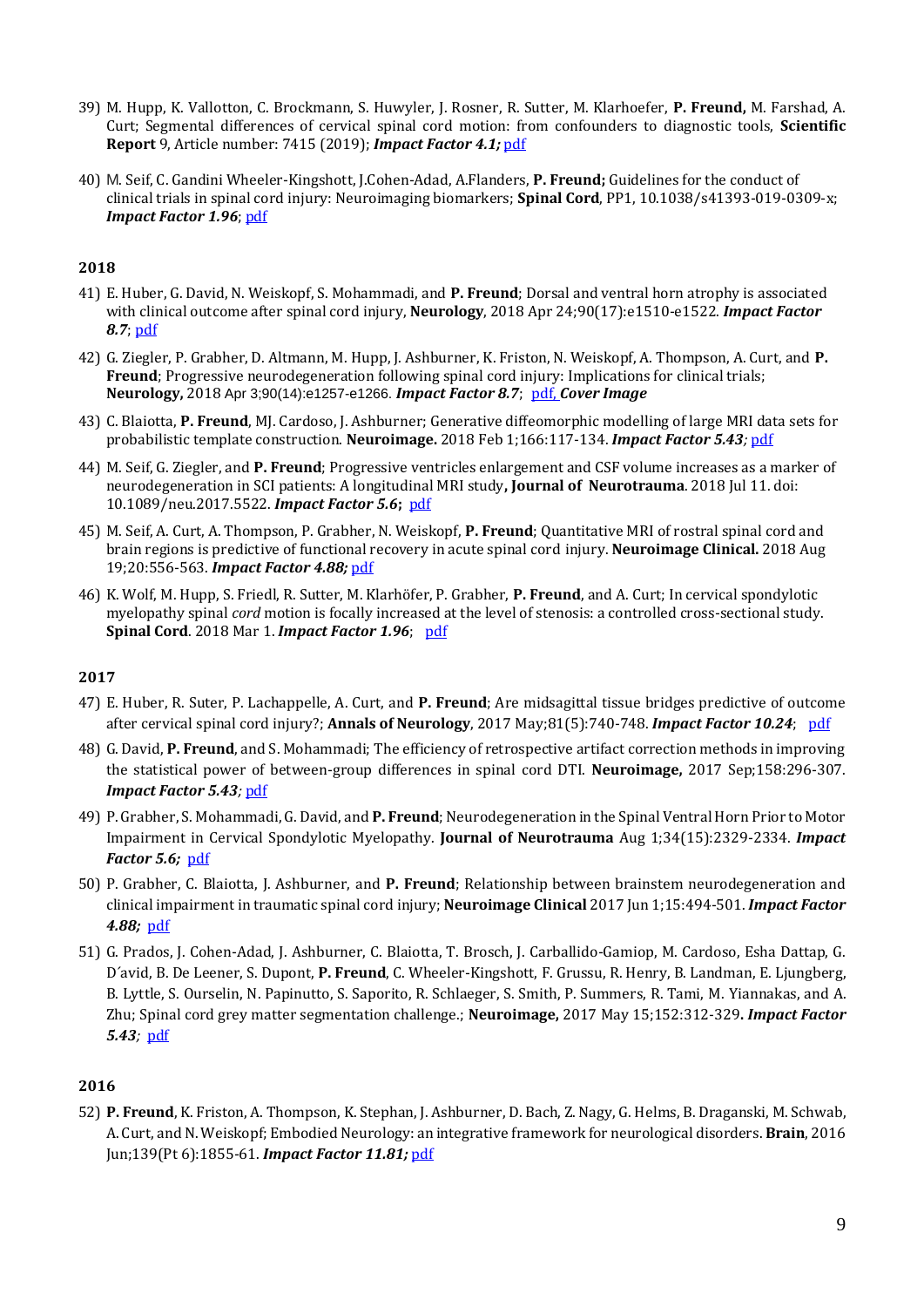- 53) P. Grabher, S. Mohammadi, A. Trachsler, S. Friedl, R. Sutter, N. Weiskopf, A. Thompson, A. Curt, and **P. Freund**; Voxel-based analysis of grey and white matter degeneration in cervical spondylotic myelopathy. **Scientific Reports**, 2016 Apr 20;6:24636. *Impact Factor 4.1;*[pdf](https://www.ncbi.nlm.nih.gov/pubmed/27095134)
- *54)* S. Ionta, M. Villiger, C. Jutzeler, **P. Freund**, A. Curt, and R. Gassert; Spinal cord injury affects the interplay between visual and sensorimotor representations of the body. **Scientific Reports**, 2016 Feb 4;6:20144. *Impact Factor 4.1;* [pdf](https://www.ncbi.nlm.nih.gov/pubmed/26842303)
- 55) C. Jutzeler, E. Huber, M. Callaghan R. Luechinger, A. Curt, J. Kramer, and **P. Freund**; Association of pain and CNS structural changes after spinal cord injury. **Scientific Reports**, 2016, Jan 6;6:18534. *Impact Factor 4.1;* [pdf](https://www.ncbi.nlm.nih.gov/pubmed/26732942)
- 56) J. Kramer, C. Jutzeler, J. Haefeli, A. Curt, and P. **Freund**; Discrepancy between perceived pain and cortical processing: A voxel-based morphometry and contact heat evoked potential study. **Clinical Neurophysiology**, 2016 Jan;127(1):762-8. *Impact Factor 3.6;* [pdf](https://www.ncbi.nlm.nih.gov/pubmed/25805334)
- *57)* S. Leh, A. Kälin, M. Park, M. Chakravarty, **P. Freund**, A. Gietl, F. Riese, S. Kollias, C. Hock, and L. Michels;Volumetric and shape analysis of the thalamus and striatum in amnestic mild cognitive impairment: **Journal of Alzheimers Disease**, 2016;49(1):237-49*. Impact Factor 3.92;* [pdf](https://www.ncbi.nlm.nih.gov/pubmed/26444755)

- 58) P. Grabher, M. Callaghan, J. Ashburner, N Weiskopf, A. Thompson, A. Curt, and **P. Freund**; Tracking sensory system atrophy and outcome prediction after spinal cord injury. **Annals of Neurology**, 2015 Nov;78(5):751-61. *Impact Factor 10.24*; [pdf](https://www.ncbi.nlm.nih.gov/pubmed/26290444)
- 59) C. Jutzeler, **P. Freund,** E. Huber, A. Curt, and J. Kramer; Neuropathic pain and functional reorganization in the primary sensorimotor cortex after spinal cord injury. **Journal of Pain**, 2015 Dec;16(12):1256-67. *Impact Factor 4.52;* [pdf](https://www.ncbi.nlm.nih.gov/pubmed/26392031)
- 60) E. Huber, A. Curt, and P. **Freund**; Tracking trauma-induced structural and functional changes above the level of spinal cord injury. Invited Review in **Current Opinion in Neurology**, 2015, Aug 28(4):365-72. *Impact Factor 4.0;* [pdf](https://www.ncbi.nlm.nih.gov/pubmed/26110798)
- 61) M. Villiger, P. Grabher, M.-C. Hepp-Reymond, D. Kiper, A. Curt, M. Bolliger, S. Hotz-Boendermaker, S. Kollias, K. Eng, and **P. Freund**; Relationship between structural brainstem and brain plasticity and lower-limb training in spinal cord injury: a longitudinal pilot study. **Frontiers Human Neuroscience**, 2015, May 6;9:254. *Impact Factor 3.2;* [pdf](https://www.ncbi.nlm.nih.gov/pubmed/25999842)

## **2014**

- *62)* M. Callaghan, **P. Freund**, B. Draganski, M. Cappelletti, T. Fitzgerald, P. Smittenaar, A. Lutti, and N. Weiskopf; Widespread age-related differences in the human brain microstructure revealed by quantitative magnetic resonance imaging.; **Neurobiology of Aging**, 2014, Aug 35(8):1862-72. *Impact Factor 5.13;* [pdf](https://www.ncbi.nlm.nih.gov/pubmed/24656835)
- *63)* L. [Leitner L,](http://www.ncbi.nlm.nih.gov/pubmed?term=Leitner%20L%5BAuthor%5D&cauthor=true&cauthor_uid=25132340) M. Walter, **P. Freund**, U. Mehnert, L. [Michels,](http://www.ncbi.nlm.nih.gov/pubmed?term=Michels%20L%5BAuthor%5D&cauthor=true&cauthor_uid=25132340) S. [Kollias,](http://www.ncbi.nlm.nih.gov/pubmed?term=Kollias%20S%5BAuthor%5D&cauthor=true&cauthor_uid=25132340) and T. [Kessler;](http://www.ncbi.nlm.nih.gov/pubmed?term=Kessler%20TM%5BAuthor%5D&cauthor=true&cauthor_uid=25132340) Protocol for a prospective magnetic resonance imaging study on supraspinal lower urinary tract control in healthy subjects and spinal cord injury patients undergoing intradetrusor onabotulinumtoxinA injections for treating neurogenic detrusor overactivity. **BMC Urology**, 2014, Aug 18;14:68. *Impact Factor 1.79;* [pdf](https://www.ncbi.nlm.nih.gov/pubmed/25132340)

### **2013**

- 64) **P. Freund**, N. Weiskopf, J. Ashburner, K. Wolf, R. Sutter, D. Altmann, K. Friston, A. Thompson, and A. Curt; MRI investigation of the sensorimotor cortex and the corticospinal tract after acute spinal cord injury: a prospective longitudinal study; **The Lancet Neurology**, 2013 Sep;12(9):873-81. *Impact Factor 27.2;* [pdf](https://www.ncbi.nlm.nih.gov/pubmed/23827394)
- 65) S. Mohamadi, **P. Freund**, T. Feierweier, A. Curt, and N. Weiskopf; The impact of post-processing on spinal cord diffusion tensor imaging. **Neuroimage**, 2013, Apr 15;70:377-85. *Impact Factor 5.43;* [pdf](https://www.ncbi.nlm.nih.gov/pubmed/23298752)
- *66)* J. Haefli, **P. Freund**, J. Kramer, J. Blum, R. Lueschinger, and A. Curt; Differences in cortical coding of heat evoked pain beyond the perceived intensity: an fMRI and EEG study. **Human Brain Mapping**, 2014 Apr;35(4):1379-89. *Impact Factor 4.93;* [pdf](https://www.ncbi.nlm.nih.gov/pubmed/23450833)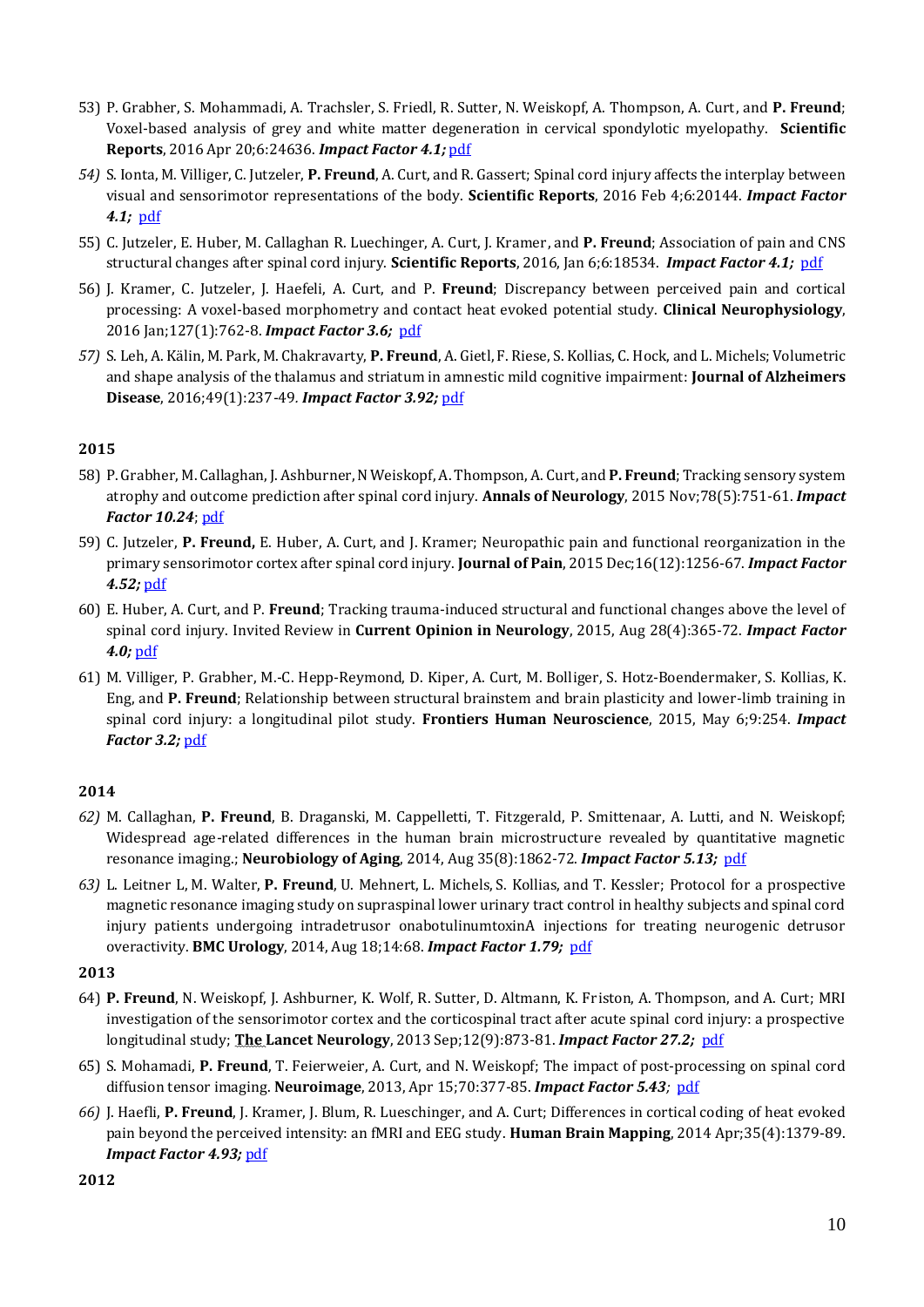- 67) **P. Freund**, A. Curt, K. Friston, A. Thompson; Tracking changes following spinal cord injury: insights from neuroimaging. **Neuroscientist**, 2013, Apr 19(2):116-28. *Impact Factor 6.84;* [pdf](https://www.ncbi.nlm.nih.gov/pubmed/22730072)
- 68) **P. Freund**, C. Wheeler-Kingshott, Z. Nagy, N. Gorgoraptis, N. Weiskopf, K. Friston, A. Thompson, and C Hutton; Axonal integrity predicts cortical reorganisation following cervical injury. **Journal of Neurol Neurosurg Psychiatry**, 2012, Jun 83(6):629-37. **Impact Factor 10.15***;* [pdf](https://www.ncbi.nlm.nih.gov/pubmed/22492214)
- 69) **P. Freund**, T. Schneider, Z. Nagy, C. Wheeler-Kingshott and A. Thompson; Degeneration of the injured cervical cord is associated with remote changes in corticospinal tract integrity and upper limb impairment. **PLoS One**, 2012, 7(12):e51729. *Impact Factor 2.77;* [pdf](https://www.ncbi.nlm.nih.gov/pubmed/23251612)

- 70) **P. Freund**, N. Weiskopf, N. Ward, C. Hutton, M.Craggs, O. Ciccarelli, A. Gall, K. Friston, and A. Thompson; Disability, cortical reorganization and atrophy following spinal cord injury. **Brain**, 2011, Jun; 134(Pt 6): 1610-22. *Impact Factor 11.81;* [pdf](https://www.ncbi.nlm.nih.gov/pubmed/21586596)
- 71) **P. Freund**, J. Rothwell, M. Craggs, A. Thompson, and S. Bestmann; Corticomotor representation to human arm muscle changes following cervical spinal cord injury. **European Journal of Neuroscience**, 2011, Dec 34, 1839- 1846. *Impact Factor 2.94;* [pdf](https://www.ncbi.nlm.nih.gov/pubmed/22082003)

### **2010**

- 72) **P. Freund**, C. Wheeler-Kingshott, J. Jackson, D. Altman, D. Miller, A. Thompson, and O. Ciccarelli; Recovery after spinal cord relapse in MS is predicted by radial diffusivity; **Multiple Sclerosis**, 2010 Oct; 16(10):1193-202. *Impact Factor 5.28;* [pdf](https://www.ncbi.nlm.nih.gov/pubmed/20685759)
- 73) **P. Freund**, C. Dalton, C. Wheeler-Kingshott, J. Glensman, D. Bradbury, A. Thompson, and N. Weiskopf; Method for simultaneous voxel-based morphometry of the brain and cervical spinal cord area measurements using 3D MDEFT. **Journal of Magnetic Resonance Imaging**, 2010, Nov 32:1242-7. *Impact Factor 3.61;* [pdf](https://www.ncbi.nlm.nih.gov/pubmed/21031531)

### **2009**

- 74) **P. Freund**, E. Schmidlin, J. Bloch, A. Mir, M. Schwab, E.M. Rouiller, and T. Wannier; Anti-Nogo-A antibody treatment promotes recovery of manual dexterity after unilateral cervical lesion in adult primates--reexamination and extension of behavioral data. **European Journal of Neuroscience**, 2009 Mar;29(5):983-96. *Impact Factor 2.94;* [pdf](https://www.ncbi.nlm.nih.gov/pubmed/19291225)
- 75) E. Schmidlin, C. Jouffrais, **P. Freund**, P. Wannier, M-L. Beaud, E.M. Rouiller, and T. Wannier; A case of polymicrogyria in macaque monkey: impact on anatomy and function of the motor system. **BMC Neuroscience**, 2009 Dec 23;10:155. *Impact Factor 2.17;* [pdf](https://www.ncbi.nlm.nih.gov/pubmed/20030837)

#### **2008**

- 76) P. Wannier-Morino, E. Schmidlin, **P. Freund**, A. Belhaj-Saif, J. Bloch, A. Mir, M. Schwab, E.M. Rouiller, and T. Wannier; Fate of rubrospinal neurons after unilateral section of the cervical spinal cord in adult macaque monkeys. **Journal of Brain Research**, 2008, Jun 27;1217:96-109. *Impact Factor 3.13;* [pdf](https://www.ncbi.nlm.nih.gov/pubmed/18508036)
- 77) M.-L. Beaud, T. Wannier, E. Schmidlin, **P. Freund**, J. Bloch, A. Mir, M.E. Schwab, and E.M. Rouiller; Anti-Nogo-A antibody treatment does not prevent cell body shrinkage in the motor cortex in adult monkeys subjected to unilateral cervical cord lesion.; **BMC Neuroscience**, 2008, Jan 14;9:5, *Impact Factor 2.17;* [pdf](https://www.ncbi.nlm.nih.gov/pubmed/18194520)
- 78) C.J. Spicher, F. Mathis, B. Degrange, **P. Freund**, and E.M. Rouiller; Static mechanical allodynia is a paradoxical painful hypoesthesia. **Somatosensory and Motor Research**, 2008 Mar 25(1):77-92. *Impact Factor 0.9;* [pdf](https://www.ncbi.nlm.nih.gov/pubmed/18344149)

#### **2007**

79) **P. Freund**, T. Wannier, E. Schmidlin, J. Bloch, A. Mir, M. Schwab, and E.M. Rouiller; Anti-Nogo-A antibody treatment enhances sprouting of corticospinal axons rostral to a unilateral cervical spinal cord lesion in adult macaque monkey; **Journal of Comparative Neurology,** 2007 Jun 1;502(4):644-59. *Impact Factor 3.33;* [pdf](https://www.ncbi.nlm.nih.gov/pubmed/17394135)

### **2006**

80) **P. Freund**, E. Schmidlin, T. Wannier, J. Bloch, A. Mir, M. Schwab, and E.M. Rouiller; Anti-Nogo A enhances sprouting and functional recovery after cervical lesion in adult primates. **Nature Medicine**, 2006, Jul; 12(7):790- 2. *Impact Factor 32.62;* [pdf](https://www.ncbi.nlm.nih.gov/pubmed/16819551)